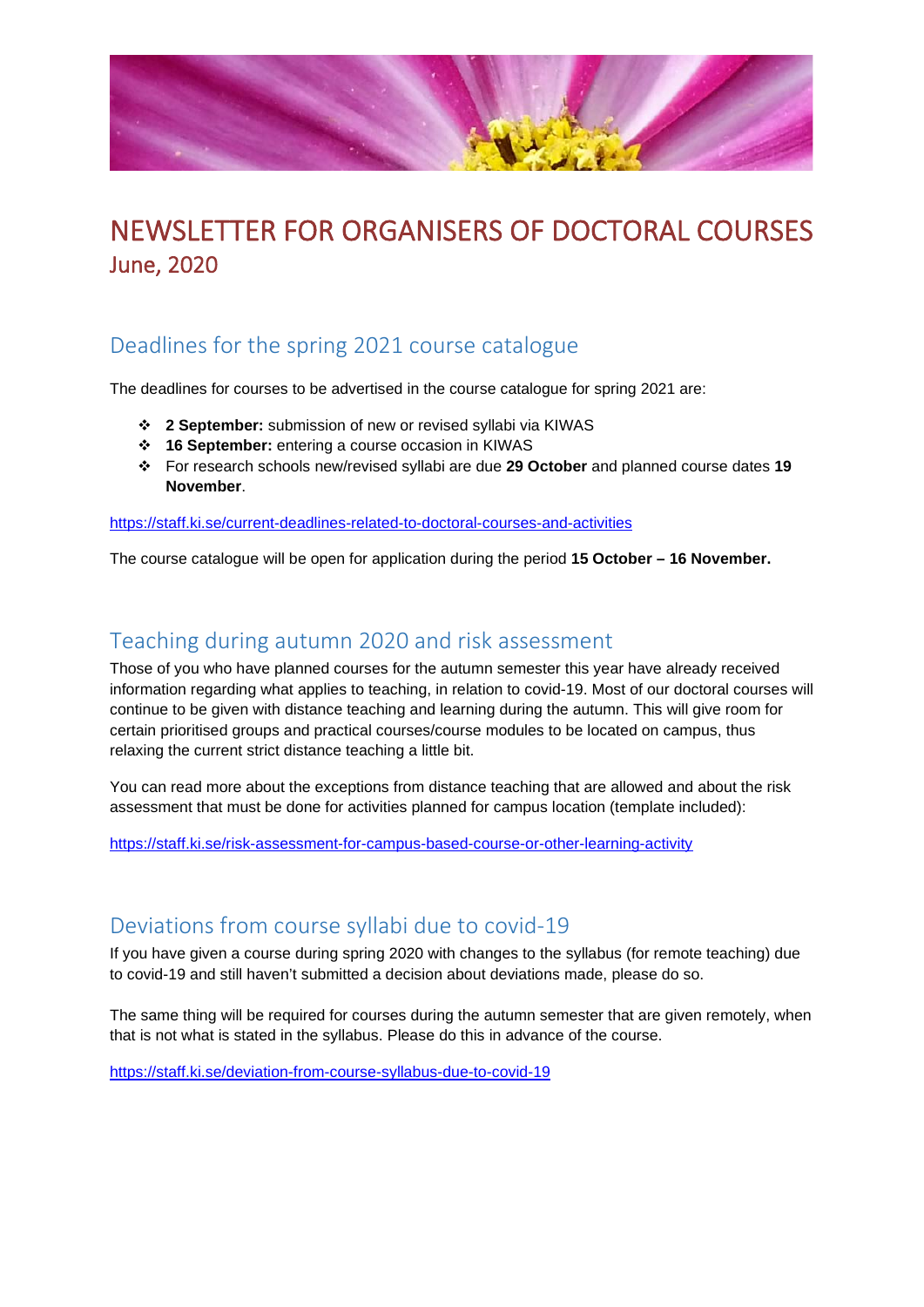

### Pedagogical inspiration for teachers

A couple of collected pedagogical tips:

- Follow the unit Teaching and Learning's web page about distance teaching and learning to learn more about Zoom, how to record your presentation, distribute your course material, how to conduct digital examinations etc: <https://staff.ki.se/distance-teaching-and-learning>
- Join the KI Educator's Network in Teams to share experiences, inspire and get inspired: <https://staff.ki.se/educators-network>

There are also several interesting online resources where you might find inspiration. Here are a couple of examples:

- Follow the blog and/or podcast Teaching in Higher Education: <https://teachinginhighered.com/>
- Read a blog post on the theme "How will the COVID-19 pandemic impact learning and development in the long term?": [https://ryan2point0.wordpress.com/2020/05/04/the-next](https://ryan2point0.wordpress.com/2020/05/04/the-next-normal/)[normal/](https://ryan2point0.wordpress.com/2020/05/04/the-next-normal/)

## Call for pedagogic development project proposals

To improve the quality of education at KI, the Committee for Higher Education and the Committee for Doctoral Education (through the Course and Programme Committee) have allocated funds to support course providers or teams of teachers committed to developing an existing course according to modern pedagogy and by integrating digital tools.

A call for applications will be announced in August 2020. Read more: [https://news.ki.se/call-for](https://news.ki.se/call-for-pedagogic-development-project-proposals)[pedagogic-development-project-proposals](https://news.ki.se/call-for-pedagogic-development-project-proposals)

#### KI Conference on Sustainable Development

Save the date for the KI conference *Climate Change-Health Effects and how to prevent them* that will take place in November. Registration will open in September.

[https://news.ki.se/ki-conference-on-sustainable-development-climate-change-health-effects-and-how](https://news.ki.se/ki-conference-on-sustainable-development-climate-change-health-effects-and-how-to-prevent-them)[to-prevent-them](https://news.ki.se/ki-conference-on-sustainable-development-climate-change-health-effects-and-how-to-prevent-them)